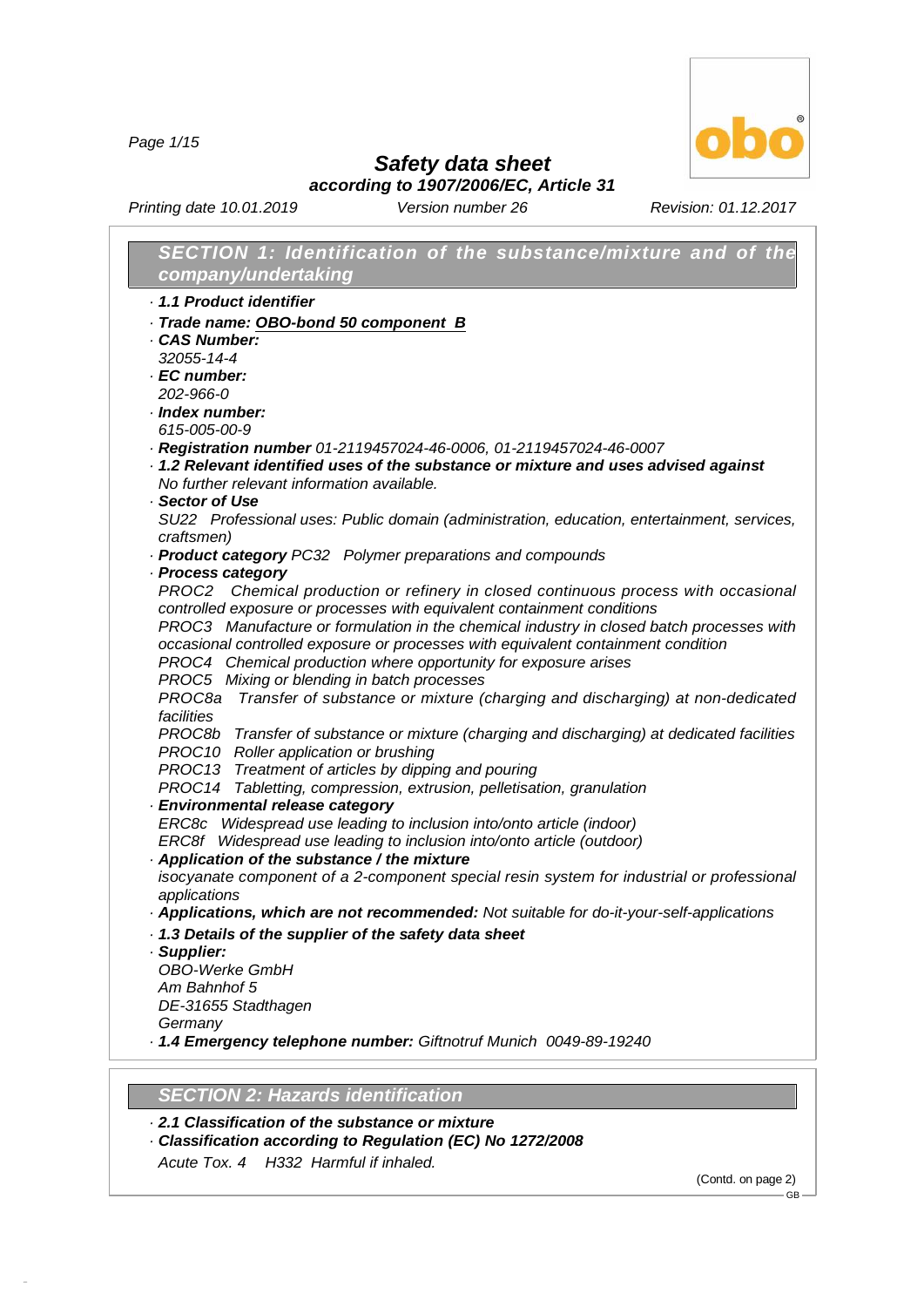*Page 2/15*

48.0.6



### *Safety data sheet according to 1907/2006/EC, Article 31*

*Printing date 10.01.2019 Version number 26 Revision: 01.12.2017*

*Trade name: OBO-bond 50 component B*

|                                                                                      | (Contd. of page 1)                                                                                                                                                                                                               |
|--------------------------------------------------------------------------------------|----------------------------------------------------------------------------------------------------------------------------------------------------------------------------------------------------------------------------------|
| Skin Irrit. 2                                                                        | H315 Causes skin irritation.                                                                                                                                                                                                     |
| Eye Irrit. 2                                                                         | H319 Causes serious eye irritation.                                                                                                                                                                                              |
|                                                                                      | Resp. Sens. 1 H334 May cause allergy or asthma symptoms or breathing difficulties if<br><i>inhaled.</i>                                                                                                                          |
| Skin Sens. 1                                                                         | H317 May cause an allergic skin reaction.                                                                                                                                                                                        |
| Carc. 2                                                                              | H351 Suspected of causing cancer.                                                                                                                                                                                                |
| STOT SE3                                                                             | H335 May cause respiratory irritation.                                                                                                                                                                                           |
| STOT RE 2                                                                            | H373 May cause damage to organs through prolonged or repeated<br>exposure.                                                                                                                                                       |
| · Hazard pictograms                                                                  | · Labelling according to Regulation (EC) No 1272/2008<br>The substance is classified and labelled according to the CLP regulation.                                                                                               |
| GHS07<br>GHS08                                                                       |                                                                                                                                                                                                                                  |
| · Signal word Danger                                                                 |                                                                                                                                                                                                                                  |
| <b>Hazard statements</b><br>H332 Harmful if inhaled.<br>H315 Causes skin irritation. | · Hazard-determining components of labelling:<br>formaldehyde, oligomeric reaction product with aniline and phosgene (oligomeric MDI)                                                                                            |
|                                                                                      | H319 Causes serious eye irritation.                                                                                                                                                                                              |
|                                                                                      | H334 May cause allergy or asthma symptoms or breathing difficulties if inhaled.<br>H317 May cause an allergic skin reaction.                                                                                                     |
|                                                                                      | H351 Suspected of causing cancer.                                                                                                                                                                                                |
|                                                                                      | H335 May cause respiratory irritation.                                                                                                                                                                                           |
|                                                                                      | H373 May cause damage to organs through prolonged or repeated exposure.                                                                                                                                                          |
| · Precautionary statements<br>P <sub>260</sub>                                       | Do not breathe dust/fume/gas/mist/vapours/spray.                                                                                                                                                                                 |
| P <sub>280</sub>                                                                     | Wear protective gloves/protective clothing/eye protection/face protection.                                                                                                                                                       |
| P <sub>2</sub> 84                                                                    | [In case of inadequate ventilation] wear respiratory protection.                                                                                                                                                                 |
|                                                                                      | P305+P351+P338 IF IN EYES: Rinse cautiously with water for several minutes. Remove                                                                                                                                               |
|                                                                                      | contact lenses, if present and easy to do. Continue rinsing.                                                                                                                                                                     |
| P <sub>405</sub>                                                                     | Store locked up.                                                                                                                                                                                                                 |
| P <sub>501</sub>                                                                     | Dispose of contents/container in accordance with local/regional/national/<br>international regulations.                                                                                                                          |
| · Additional information:                                                            |                                                                                                                                                                                                                                  |
|                                                                                      | Contains isocyanates. May produce an allergic reaction.                                                                                                                                                                          |
| 2.3 Other hazards                                                                    |                                                                                                                                                                                                                                  |
|                                                                                      | Danger for health when breathing in. Effect of sensitizition on the lungs. Recognized<br>allergen. Persons with hypersensitive respiratory tracts (asthma, chronic obstructive<br>pulmonary) should not handle with the product. |

(Contd. on page 3)

 $-$  GB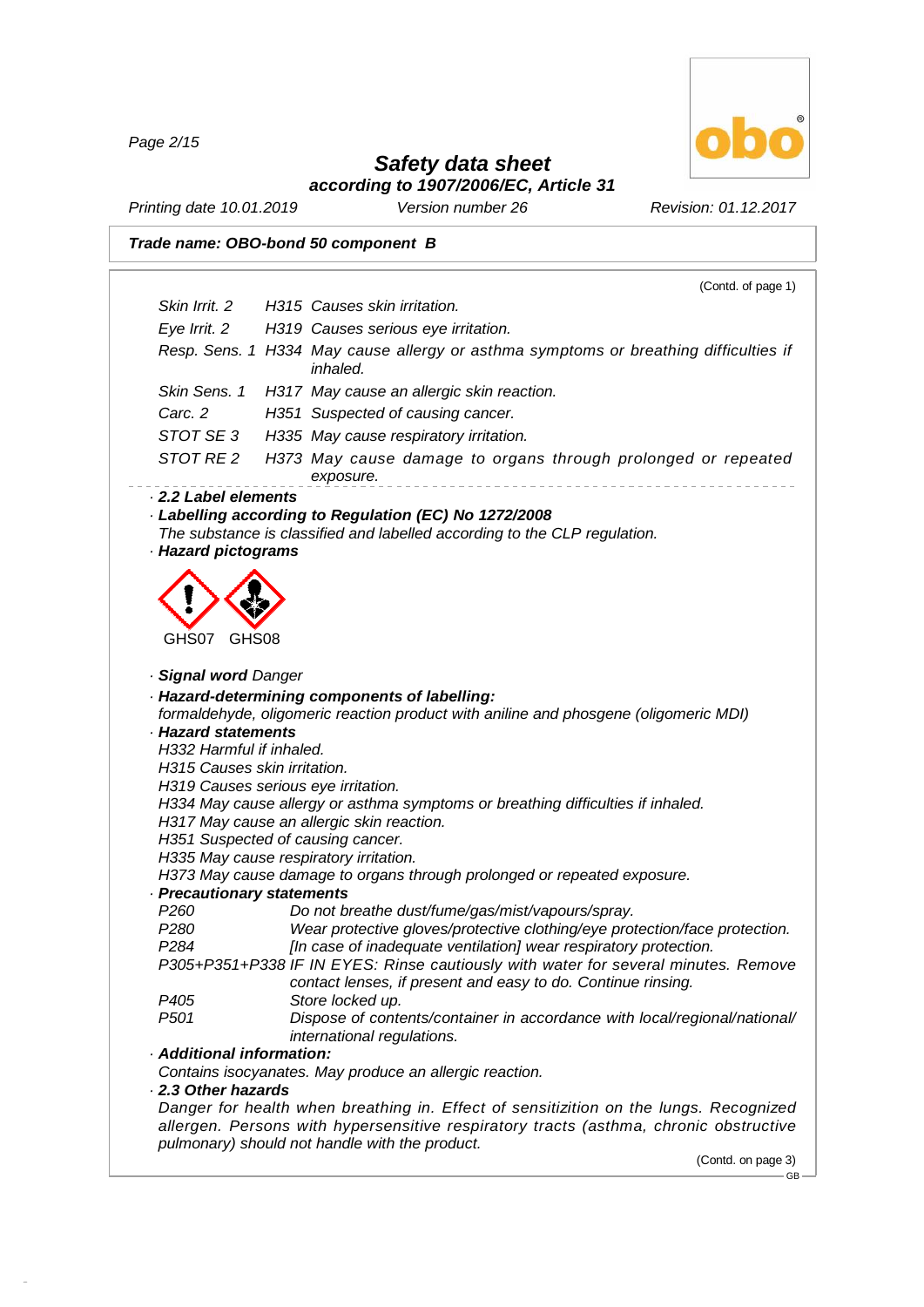*Page 3/15*

### *Safety data sheet according to 1907/2006/EC, Article 31*

*Printing date 10.01.2019 Version number 26 Revision: 01.12.2017*

### *Trade name: OBO-bond 50 component B*

### *· Results of PBT and vPvB assessment*

- *· PBT: Not applicable.*
- *· vPvB: Not applicable.*

### *SECTION 3:Composition/information on ingredients*

- *· 3.1 Substances*
- *· CAS No. Description 32055-14-4 formaldehyde, oligomeric reaction product with aniline and phosgene (oligomeric MDI)*
- *· Identification number(s)*
- *· EC number: 202-966-0*
- *· Index number: 615-005-00-9*

### *SECTION 4:First aid measures*

- *· 4.1 Description of first aid measures*
- *· General information: Immediately remove any clothing soiled by the product.*

### *· After inhalation:*

*Supply fresh air and to be sure call for a doctor.*

*In case of unconsciousness place patient stably in side position for transportation.*

- *· After skin contact:*
- *Rinse with warm water.*

*Clean with water and soap. If possible, also wash with polyethylene glycol 400. If skin irritation continues, consult a doctor.*

*· After eye contact:*

*Rinse opened eye for several minutes under running water. Then consult a doctor.*

- *· After swallowing: Do not induce vomiting; call for medical help immediately.*
- *· 4.2 Most important symptoms and effects, both acute and delayed*
- *No further relevant information available.*
- *· Information for doctor:*

*The product irritates the respiratory tract and is a potential sensor for sensitization of skin and respiratory tract. The treatment of the acute irritation or bronchial constriction is primarily symptomatic. Depending on extent of the exposition and disturbances a longer medical care can be necessary.*

*· 4.3 Indication of any immediate medical attention and special treatment needed No further relevant information available.*

### **SECTION 5: Firefighting measures**

*· 5.1 Extinguishing media*

48.0.6

- *· Suitable extinguishing agents: CO2, powder or water spray. Fight larger fires with water spray.*
- *· For safety reasons unsuitable extinguishing agents: Water with full jet*
- *· 5.2 Special hazards arising from the substance or mixture*
- *When fire carbon monoxide, nitrogen oxides, isocyanate vapours and traces of hydrogen cyanide can be developed.*

(Contd. on page 4) GB



(Contd. of page 2)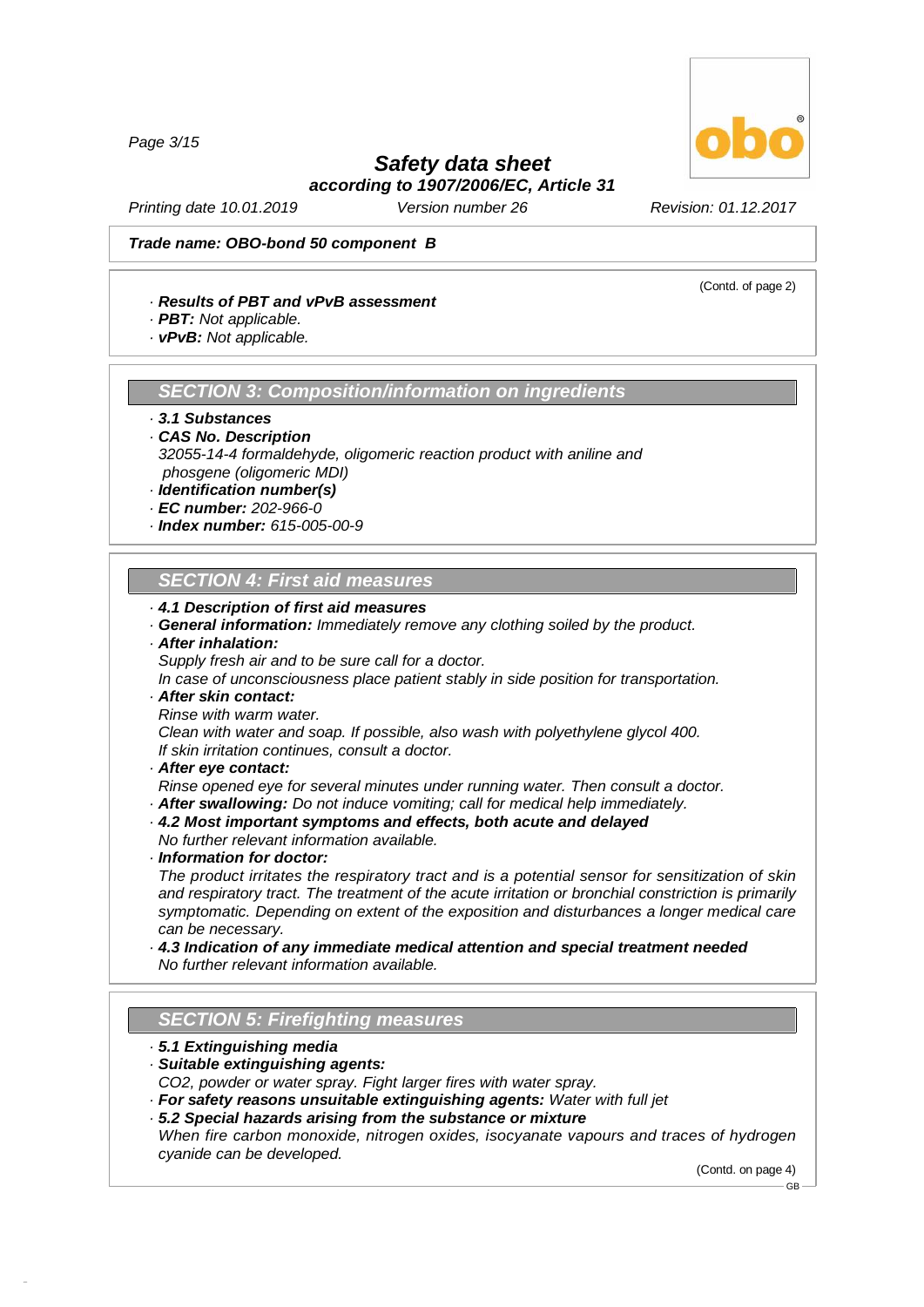*Page 4/15*

### *Safety data sheet*

*according to 1907/2006/EC, Article 31*

*Printing date 10.01.2019 Version number 26 Revision: 01.12.2017*

### *Trade name: OBO-bond 50 component B*

(Contd. of page 3)

### *· 5.3 Advice for firefighters*

*· Protective equipment: Wear self-contained respiratory protective device.*

### *· Additional information*

*In case of flame spread pressure build-up, bursting danger. Containers should be cooled with water and removed from danger zone.*

*Dispose of fire debris and contaminated fire fighting water in accordance with official regulations.*

### *SECTION 6:Accidental release measures*

*· 6.1 Personal precautions, protective equipment and emergency procedures Ensure adequate ventilation*

*Wear protective equipment. Keep unprotected persons away.*

*· 6.2 Environmental precautions:*

*Do not allow product to reach sewage system or any water course.*

*Inform respective authorities in case of seepage into water course or sewage system. · 6.3 Methods and material for containment and cleaning up:*

*Absorb with liquid-binding material (sand, diatomite, acid binders, universal binders, sawdust).*

*Dispose contaminated material as waste according to item 13.Ensure adequate ventilation.*

*Final cleanup with following neutralizing agent: Mixture of water (90%), soda (8%) and liquid wetting agent (2%).*

*· 6.4 Reference to other sections*

*After approx. 1 hour to be filled in suitable barrels; the barrels should not be closed (liberation of CO2), but only covered. They should be left outside for 7-14 days, then the containers can be disposed according to official regulations.*

### **SECTION 7: Handling and storage**

### *· 7.1 Precautions for safe handling*

*Ensure good ventilation/exhaustion at the workplace.*

*Prevent formation of aerosols.*

48.0.6

*The air limiting values mentioned in chapter 8 have to be controlled. At places of work, where aerosols and/or fumes can occur in higher concentrations, exceeding of limiting hygienic values has to be prevented by specific air exhaust. The air motions have to be carried out from the persons away.*

*The personal safety measures mentioned in chapter 8 are to be followed. The measures regarding handling with isocyanate are to be followed. Contact with skin and eyes as well as breathing in of vapours is to be avoided.*

*Safety precautions for handling of just molded polyurethane parts (prototypes, positives or negatives):*

*Depending on the production parameters, any uncovered surfaces of polyurethane moldings containing isocyanates as raw material, may contain traces of substances (e. g. primary and reaction products, catalysts, release agents) with hazardous characteristics. Avoid any skin contact with traces of*

*these substances! When demolding or otherwise handling just molded polyurethane parts, use protective nitrile rubber gloves (according to DIN EN 374) or protective nitrile rubber*

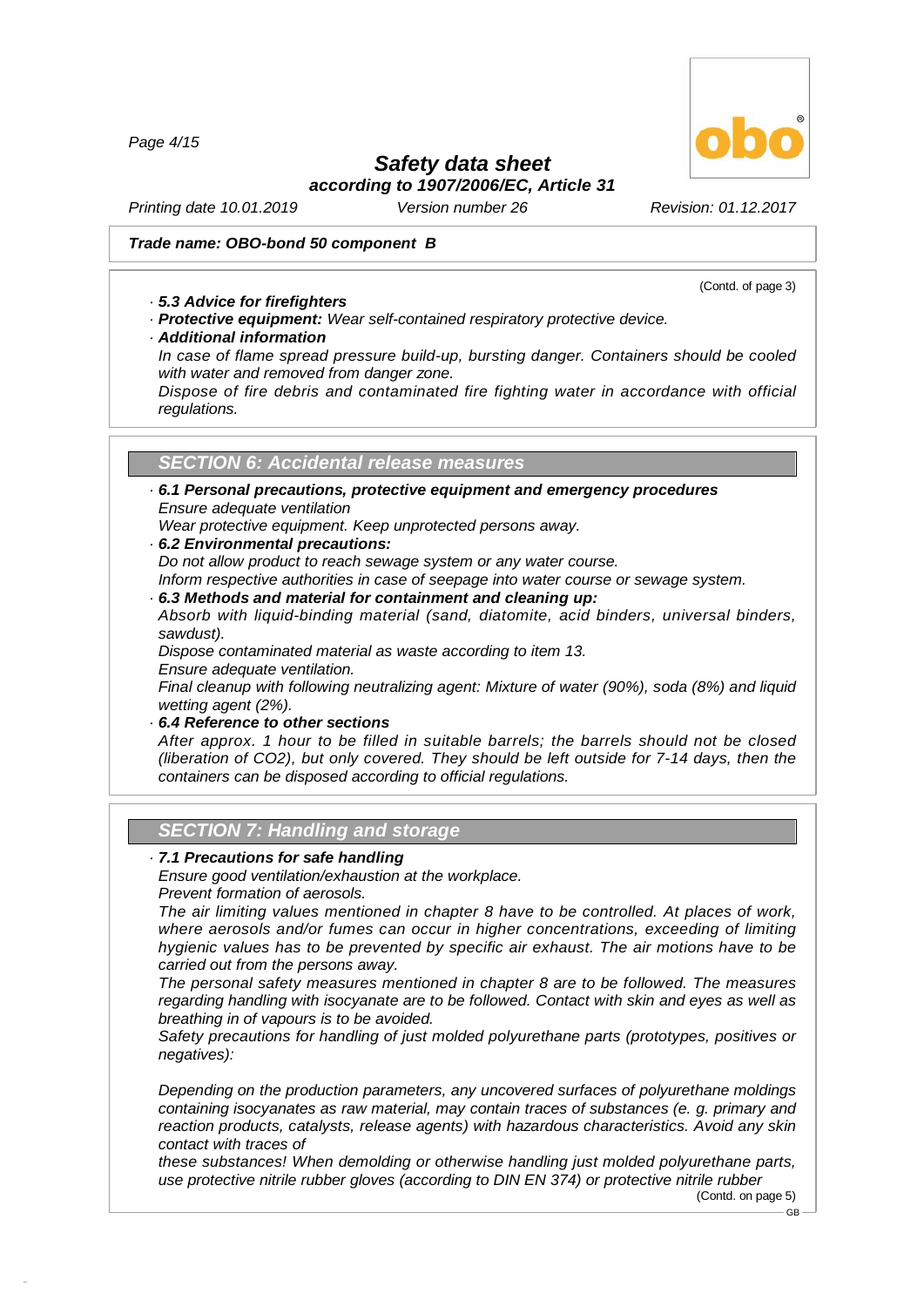*Page 5/15*



GB

## *Safety data sheet*

*according to 1907/2006/EC, Article 31*

*Printing date 10.01.2019 Version number 26 Revision: 01.12.2017*

### *Trade name: OBO-bond 50 component B*

(Contd. of page 4) *gloves against mechanic exposure. For any further skin protection we recommend to wear protective clothing when handling just molded polyurethane parts. In case you are aware of any allergic reaction to this material, consult your company physician (in line with risk assessment) before working with the product. · Information about fire - and explosion protection: No special measures required. · 7.2 Conditions for safe storage, including any incompatibilities · Storage: · Requirements to be met by storerooms and receptacles: No special requirements. · Information about storage in one common storage facility: Store away from foodstuffs. · Further information about storage conditions: Protect from humidity and water. Please stir or shake thoroughly before use! Cooling-down below 10°C should be avoided.*

*Heating over 40°C should be avoided.*

*Keep container tightly closed.*

*· 7.3 Specific end use(s) No further relevant information available.*

### **SECTION 8: Exposure controls/personal protection**

*· Additional information about design of technical facilities: No further data; see item 7. · 8.1 Control parameters*

*· Ingredients with limit values that require monitoring at the workplace: Not required. · DNELs*

| 32055-14-4 formaldehyde, oligomeric reaction product with aniline and phosgene |  |
|--------------------------------------------------------------------------------|--|
| (oligomeric MDI)                                                               |  |

| Oral   | short term DNEL systemic effects       | 20 mg/kg (Consumer)                  |
|--------|----------------------------------------|--------------------------------------|
| Dermal | short term systemic effects            | 25 mg/kg (Consumer)                  |
|        |                                        | 50 mg/kg (worker)                    |
|        | short term local effects               | 17.2 mg/cm <sup>2</sup> (Consumer)   |
|        |                                        | 28.7 mg/cm <sup>2</sup> (worker)     |
|        | long term DNEL systemic effects        | mg/kg (worker)                       |
|        | long term DNEL local effects           | mg/cm <sup>2</sup> (worker)          |
|        | Inhalative short term systemic effects | 0.1 mg/m <sup>3</sup> (worker)       |
|        | short term local effects               | 0.1 mg/m <sup>3</sup> (worker)       |
|        | long term systemic effects             | $0.025$ mg/m <sup>3</sup> (Consumer) |
|        |                                        | $0.05$ mg/m <sup>3</sup> (worker)    |
|        | long term DNEL local effects           | $0.05$ mg/m <sup>3</sup> (worker)    |
|        |                                        |                                      |

### *· PNECs*

48.0.6

*32055-14-4 formaldehyde, oligomeric reaction product with aniline and phosgene (oligomeric MDI)*

| NOEC (seedling emergence)   >1,000 mg/kg (Lactuca sativa) (OECD-Prüfrichtlinie 208) |  |
|-------------------------------------------------------------------------------------|--|
| >1,000 mg/kg (Avena sativa (Hafer)) (OECD-Prüfrichtlinie                            |  |
| 208)                                                                                |  |
| (Contd. on page 6)                                                                  |  |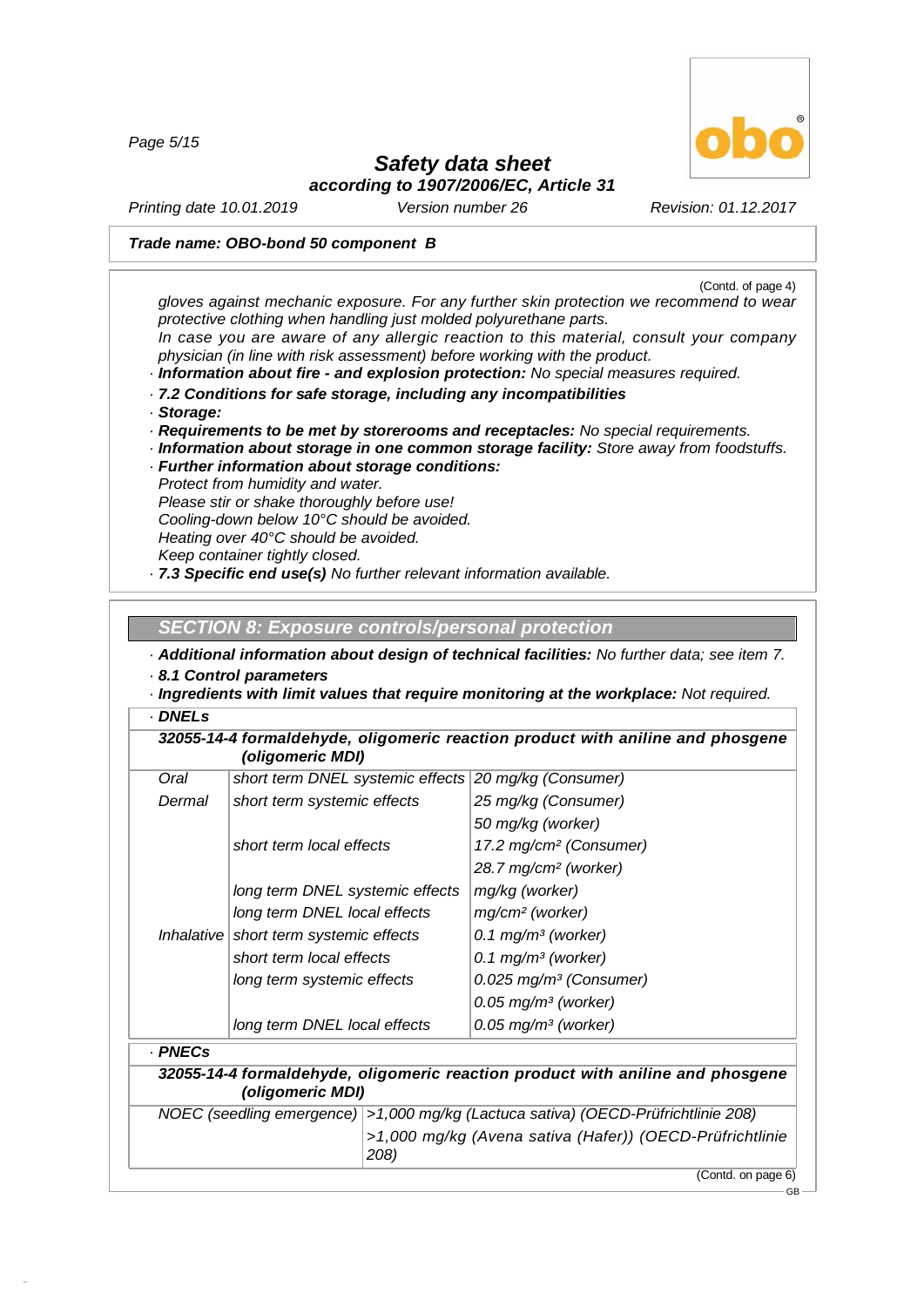*Page 6/15*

48.0.6



# *Safety data sheet*

*according to 1907/2006/EC, Article 31*

*Printing date 10.01.2019 Version number 26 Revision: 01.12.2017*

*Trade name: OBO-bond 50 component B*

|                                             | (Contd. of page 5)                                                                                                                                              |
|---------------------------------------------|-----------------------------------------------------------------------------------------------------------------------------------------------------------------|
| NOEC (21 d)                                 | >10 mg/l (daphnia magna) (OECD-Prüfrichtlinie 202)                                                                                                              |
| <b>PNEC</b>                                 | >1 mg/l (Sediment)                                                                                                                                              |
|                                             | >0.1 mg/l (seawater)                                                                                                                                            |
|                                             | >1 mg/l (freshwater)                                                                                                                                            |
|                                             | . Additional information: The lists valid during the making were used as basis.                                                                                 |
| 8.2 Exposure controls                       |                                                                                                                                                                 |
| · Personal protective equipment:            |                                                                                                                                                                 |
|                                             | General protective and hygienic measures:                                                                                                                       |
|                                             | Keep away from foodstuffs, beverages and feed.<br>Immediately remove all soiled and contaminated clothing                                                       |
|                                             | Wash hands before breaks and at the end of work.                                                                                                                |
| Avoid contact with the eyes and skin.       |                                                                                                                                                                 |
| · Respiratory protection:                   |                                                                                                                                                                 |
| In case of exceeding the limit value.       |                                                                                                                                                                 |
| Filter A2/P2                                |                                                                                                                                                                 |
|                                             | In case of brief exposure or low pollution use respiratory filter device. In case of intensive or                                                               |
| · Protection of hands:                      | longer exposure use self-contained respiratory protective device.                                                                                               |
| Protective gloves                           |                                                                                                                                                                 |
|                                             | For the permanent contact gloves made of Nitrilkautschuk with a layer thickness of at least                                                                     |
|                                             | 0.40 mm are suitable. The penetration time of this glove material is 480 minutes.                                                                               |
|                                             | The glove material has to be according the requirement of EU-guideline 89/686/EWG and                                                                           |
|                                             | the resulting norm EN374, for example KCL Camatril Velour, 0730. The above mentioned                                                                            |
|                                             | penetration times are based on laboratory measurements of KCL according to EN 374.                                                                              |
|                                             | This recommendation is only valid for the product, which is delivered from us and only for                                                                      |
|                                             | the intended mentioned application. Regarding dissolution or mixing with other substances                                                                       |
|                                             | please contact suppliers of CE-approved gloves. (For example KCL GmbH, D-36124                                                                                  |
| Eichenzell, internet: www.kcl.de)           |                                                                                                                                                                 |
|                                             |                                                                                                                                                                 |
|                                             | OBO gives this recommendation in good faith, without liability for any claims arising from the<br>recommendation or the use of the suggested protection gloves. |
| Material of gloves                          |                                                                                                                                                                 |
|                                             | The selection of the suitable gloves does not only depend on the material, but also on further                                                                  |
|                                             | marks of quality and varies from manufacturer to manufacturer.                                                                                                  |
| · Eye protection:                           |                                                                                                                                                                 |
|                                             |                                                                                                                                                                 |
| Tightly sealed goggles                      |                                                                                                                                                                 |
|                                             |                                                                                                                                                                 |
| · Body protection: Protective work clothing |                                                                                                                                                                 |
|                                             | G <sub>R</sub>                                                                                                                                                  |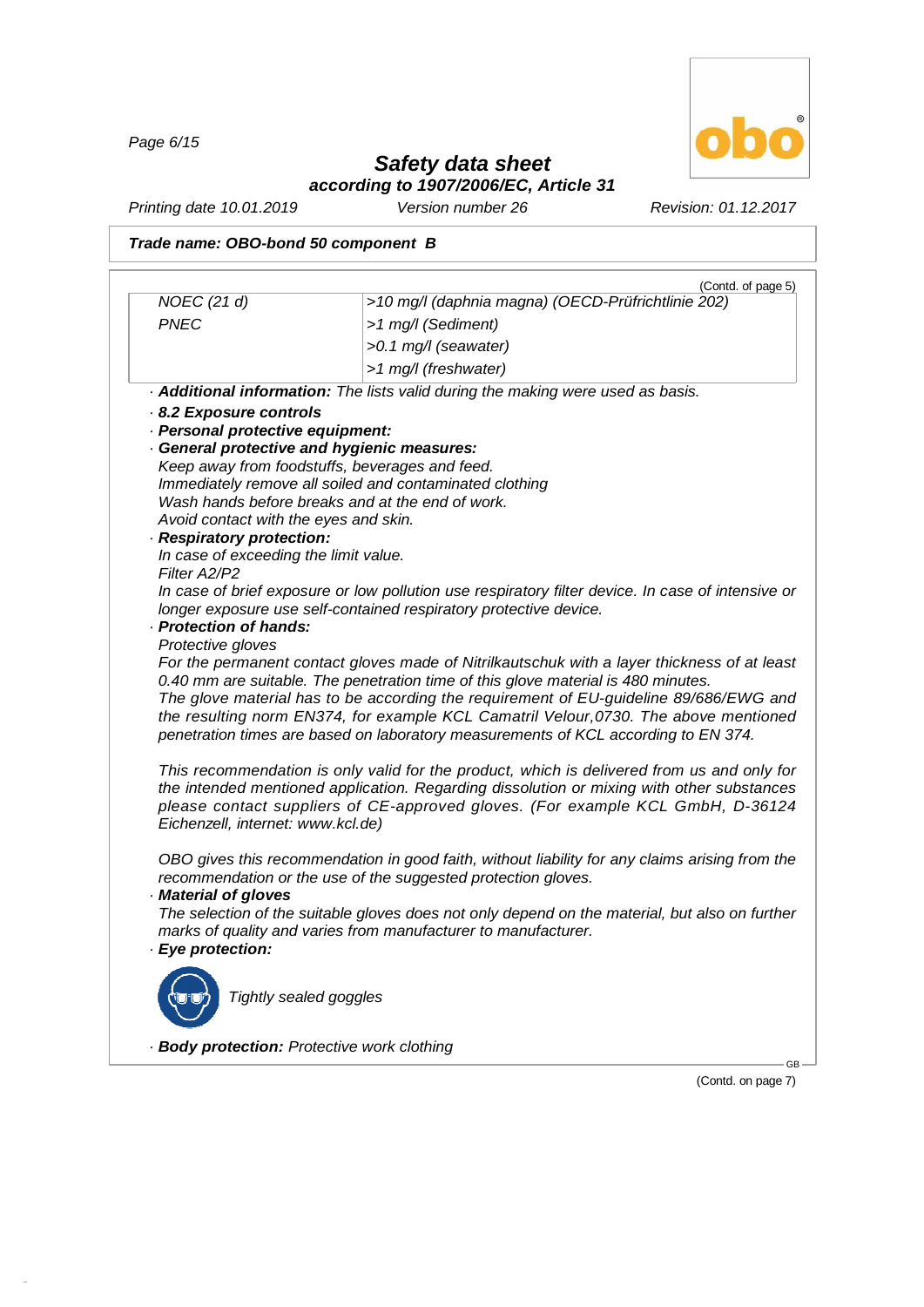*Page 7/15*

## *Safety data sheet*

*according to 1907/2006/EC, Article 31*

*Printing date 10.01.2019 Version number 26 Revision: 01.12.2017*

*Trade name: OBO-bond 50 component B*

(Contd. of page 6)

| <b>SECTION 9: Physical and chemical properties</b>           |                                               |
|--------------------------------------------------------------|-----------------------------------------------|
| . 9.1 Information on basic physical and chemical properties  |                                               |
| <b>General Information</b>                                   |                                               |
| Appearance:                                                  |                                               |
| Form:                                                        | Fluid                                         |
| Colour:                                                      | <b>Brown</b>                                  |
| · Odour:                                                     | musty                                         |
| · pH-value at 20 °C:                                         | < 7 (ISO 8975)                                |
| Change in condition                                          |                                               |
| <b>Melting point/freezing point:</b>                         | $5^{\circ}C$ (EG A 1)                         |
| Initial boiling point and boiling range: $>$ 300 °C (EG A 2) |                                               |
| · Flash point:                                               | > 200 °C (EG A 9)                             |
| · Ignition temperature:                                      | > 600 °C (EG A 15)                            |
| · Auto-ignition temperature:                                 | Product is not selfigniting.                  |
| · Explosive properties:                                      | Product does not present an explosion hazard. |
| Vapour pressure at 20 °C:                                    | < 0.0009 Pa                                   |
| Density at 20 °C:                                            | $1.24$ g/cm <sup>3</sup> (ISO 2811)           |
| · Solubility in / Miscibility with                           |                                               |
| water:                                                       | Not miscible or difficult to mix.             |
| · Viscosity:                                                 |                                               |
| Dynamic at 20 °C:                                            | 120 mPas (DIN 53019)                          |
| . 9.2 Other information                                      | No further relevant information available.    |

### *SECTION 10: Stability and reactivity*

- *· 10.1 Reactivity No further relevant information available.*
- *· 10.2 Chemical stability*
- *· Thermal decomposition / conditions to be avoided:*
- *At approx. 200°C polymerization, CO2-separation.*
- *· 10.3 Possibility of hazardous reactions*

*Contact with water releases gases (CO2), polymerisation, danger of burst. Sometimes intensive reaction with bases as well as with several organic substances as alcohols and amines.*

- *· 10.4 Conditions to avoid No further relevant information available.*
- *· 10.5 Incompatible materials: No further relevant information available.*
- *· 10.6 Hazardous decomposition products:*

*Carbon monoxide and carbon dioxide*

*Nitrogen oxides (NOx)*

*Cyan hydrogen (HCN)*

*Possible in traces.*

48.0.6

GB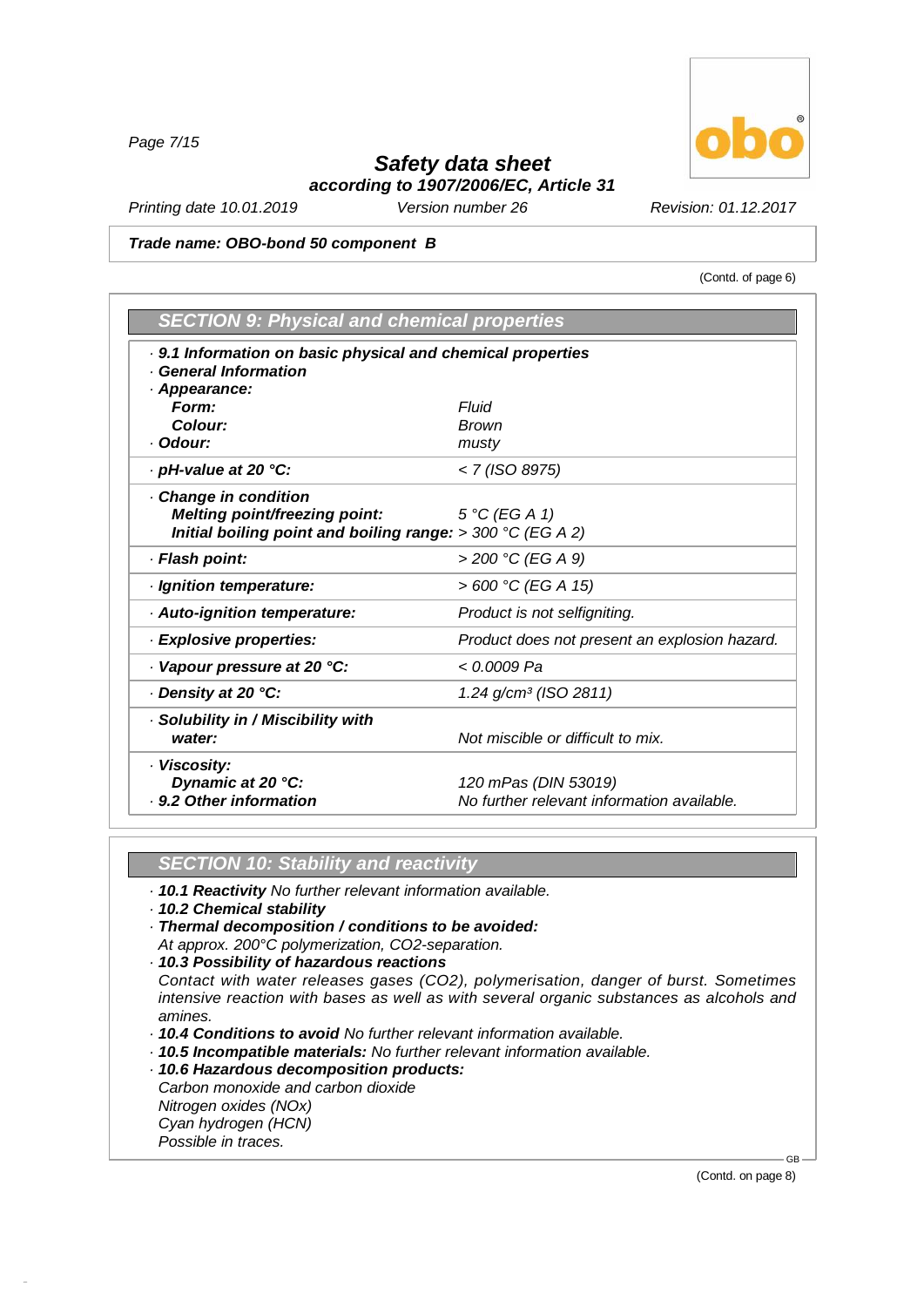*Page 8/15*

# *Safety data sheet*



*according to 1907/2006/EC, Article 31*

*Printing date 10.01.2019 Version number 26 Revision: 01.12.2017*

*Trade name: OBO-bond 50 component B*

(Contd. of page 7)

| · Acute toxicity                       | · 11.1 Information on toxicological effects                                                                             |                                                                                                                                                                                                                                                                    |
|----------------------------------------|-------------------------------------------------------------------------------------------------------------------------|--------------------------------------------------------------------------------------------------------------------------------------------------------------------------------------------------------------------------------------------------------------------|
| Harmful if inhaled.                    |                                                                                                                         |                                                                                                                                                                                                                                                                    |
|                                        | · LD/LC50 values relevant for classification:                                                                           |                                                                                                                                                                                                                                                                    |
|                                        | (oligomeric MDI)                                                                                                        | 32055-14-4 formaldehyde, oligomeric reaction product with aniline and phosgene                                                                                                                                                                                     |
| Oral                                   | LD50                                                                                                                    | >10,000 mg/kg (rat) (OECD-Guideline 401)                                                                                                                                                                                                                           |
| Dermal                                 | LD50                                                                                                                    | >9,400 mg/kg (rabbit) (OECD-Guideline 402)                                                                                                                                                                                                                         |
|                                        | Inhalative LC50/4 h Aerosole                                                                                            | 310 mg/l (Rat) (OECD-Prüfrichtlinie 403)                                                                                                                                                                                                                           |
|                                        | LOAEL Langzeittoxizität                                                                                                 | 1 mg/m <sup>3</sup> (rat) (OECD-Prüflichtlinie 453)                                                                                                                                                                                                                |
|                                        | <b>NOAEL</b> maternal                                                                                                   | 4 mg/m <sup>3</sup> (rat) (OECD-Prüfrichtlinie 414)                                                                                                                                                                                                                |
|                                        | <b>NOAEL</b> (carcinogenicity)                                                                                          | mg/l (rat) (OECD-Prüffrichtlinie 453)                                                                                                                                                                                                                              |
|                                        | NOAEL (developmental toxicity)                                                                                          | 4 mg/l (rat) (OECD-Prüfrichtlinie 414)                                                                                                                                                                                                                             |
|                                        | <b>NOAEL</b> (teratogenicity)                                                                                           | 12 mg/l (rat) (OECD-Prüfrichtlinie 414)                                                                                                                                                                                                                            |
|                                        | May cause an allergic skin reaction.<br>· Additional toxicological information: sensitizing                             |                                                                                                                                                                                                                                                                    |
| Carcinogenicity                        | Suspected of causing cancer.<br>· STOT-single exposure<br>May cause respiratory irritation.<br>· STOT-repeated exposure | CMR effects (carcinogenity, mutagenicity and toxicity for reproduction)<br>. Germ cell mutagenicity Based on available data, the classification criteria are not met.<br>· Reproductive toxicity Based on available data, the classification criteria are not met. |
|                                        | May cause damage to organs through prolonged or repeated exposure.<br><b>SECTION 12: Ecological information</b>         | . Aspiration hazard Based on available data, the classification criteria are not met.                                                                                                                                                                              |
| · 12.1 Toxicity<br>· Aquatic toxicity: |                                                                                                                         |                                                                                                                                                                                                                                                                    |

*LC50 (96 h) >1,000 mg/l (da) (OECD-Prüfrichtlinie 203)*

48.0.6

(Contd. on page 9) GB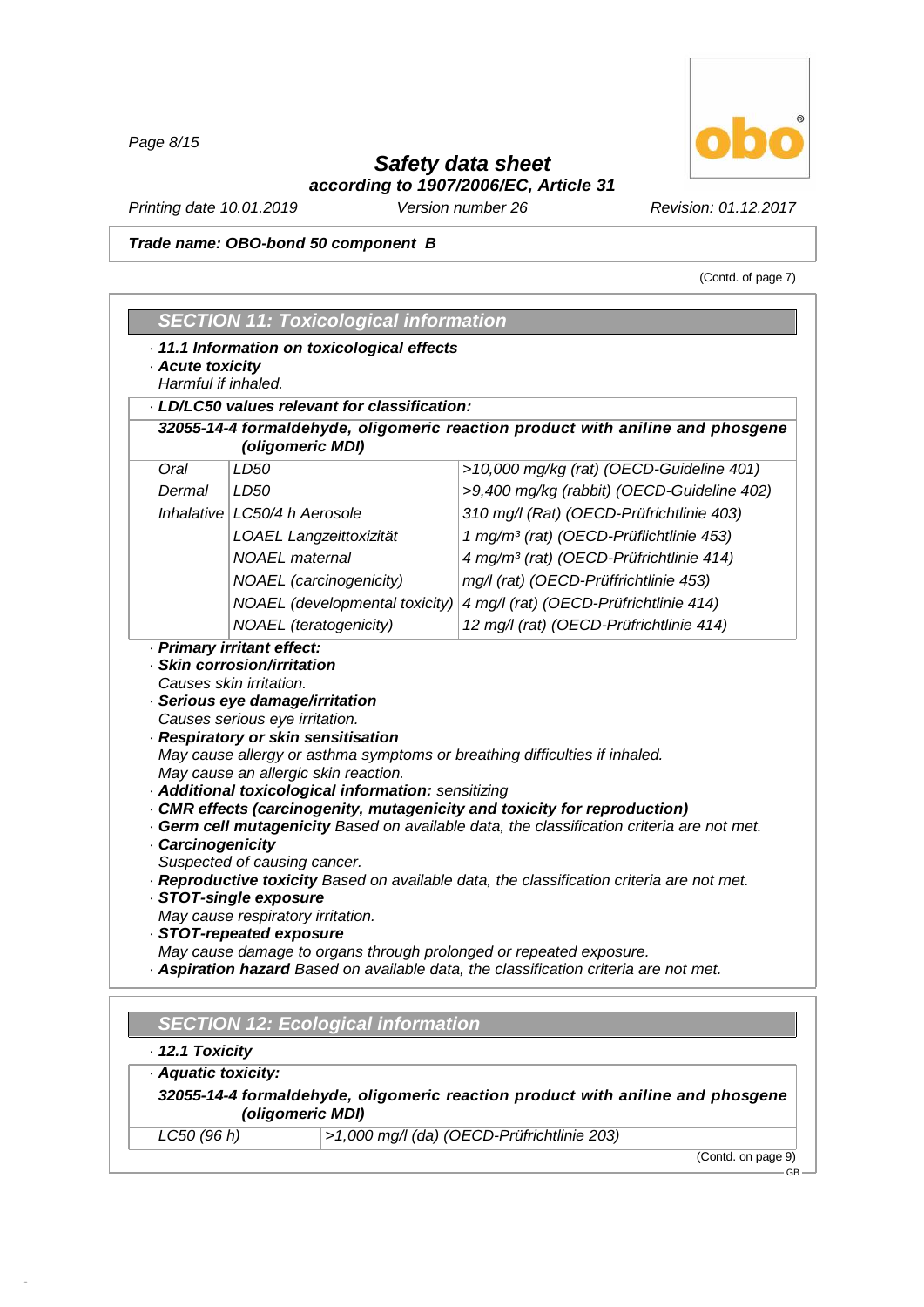*Page 9/15*



GB

## *Safety data sheet*

*according to 1907/2006/EC, Article 31*

*Printing date 10.01.2019 Version number 26 Revision: 01.12.2017*

### *Trade name: OBO-bond 50 component B*

|                        | (Contd. of page 8)                                                              |
|------------------------|---------------------------------------------------------------------------------|
| ErC50 (72 h)           | >1,640 mg/l (Scenedesmus subspicatus) (OECD-Prüfrichtlinie                      |
|                        | 201)                                                                            |
| $EC$ 50 (3h)           | >100 mg/l (activated sludge) (OECD-Prüfrichtlinie 209)                          |
| <b>NOEC Mortalität</b> | >1,000 mg/kg (Reg) (OECD-Prüfrichtlinie 207)                                    |
|                        | NOEC Wachstumsrate > 1,000 mg/kg (Lactuca sativa) (OECD-Prüfrichtlinie 208)     |
| EC 50 (24 h)           | >1,000 mg/l (daphnia magna) (OECD-Prüfrichtlinie 202)                           |
|                        | . 12.2 Persistence and degradability No further relevant information available. |
|                        | . 12.3 Bioaccumulative potential No further relevant information available.     |
|                        | . 12.4 Mobility in soil No further relevant information available.              |

*· Additional ecological information:*

### *· General notes:*

*Water hazard class 1 (German Regulation) (Assessment by list): slightly hazardous for water Do not allow undiluted product or large quantities of it to reach ground water, water course or sewage system.*

- *· 12.5 Results of PBT and vPvB assessment*
- *· PBT: Not applicable.*
- *· vPvB: Not applicable.*
- *· 12.6 Other adverse effects No further relevant information available.*

### *SECTION 13: Disposal considerations*

- *· 13.1 Waste treatment methods*
- *· Recommendation*

*Must not be disposed together with household garbage. Do not allow product to reach sewage system.*

### *· European waste catalogue*

| $HP 4$ $\mid$ Irritant - skin irritation and eye damage |  |
|---------------------------------------------------------|--|
|---------------------------------------------------------|--|

- *HP 5 Specific Target Organ Toxicity (STOT)/Aspiration Toxicity*
- *HP 7 Carcinogenic*

*HP 13 Sensitising*

48.0.6

### *· Uncleaned packaging:*

*· Recommendation: Disposal must be made according to official regulations.*

### *SECTION 14: Transport information*

| . 14.1 UN-Number<br>· ADR, ADN, IMDG, IATA | Void |                     |
|--------------------------------------------|------|---------------------|
| 14.2 UN proper shipping name               |      |                     |
| · ADR, ADN, IMDG, IATA                     | Void |                     |
|                                            |      | (Contd. on page 10) |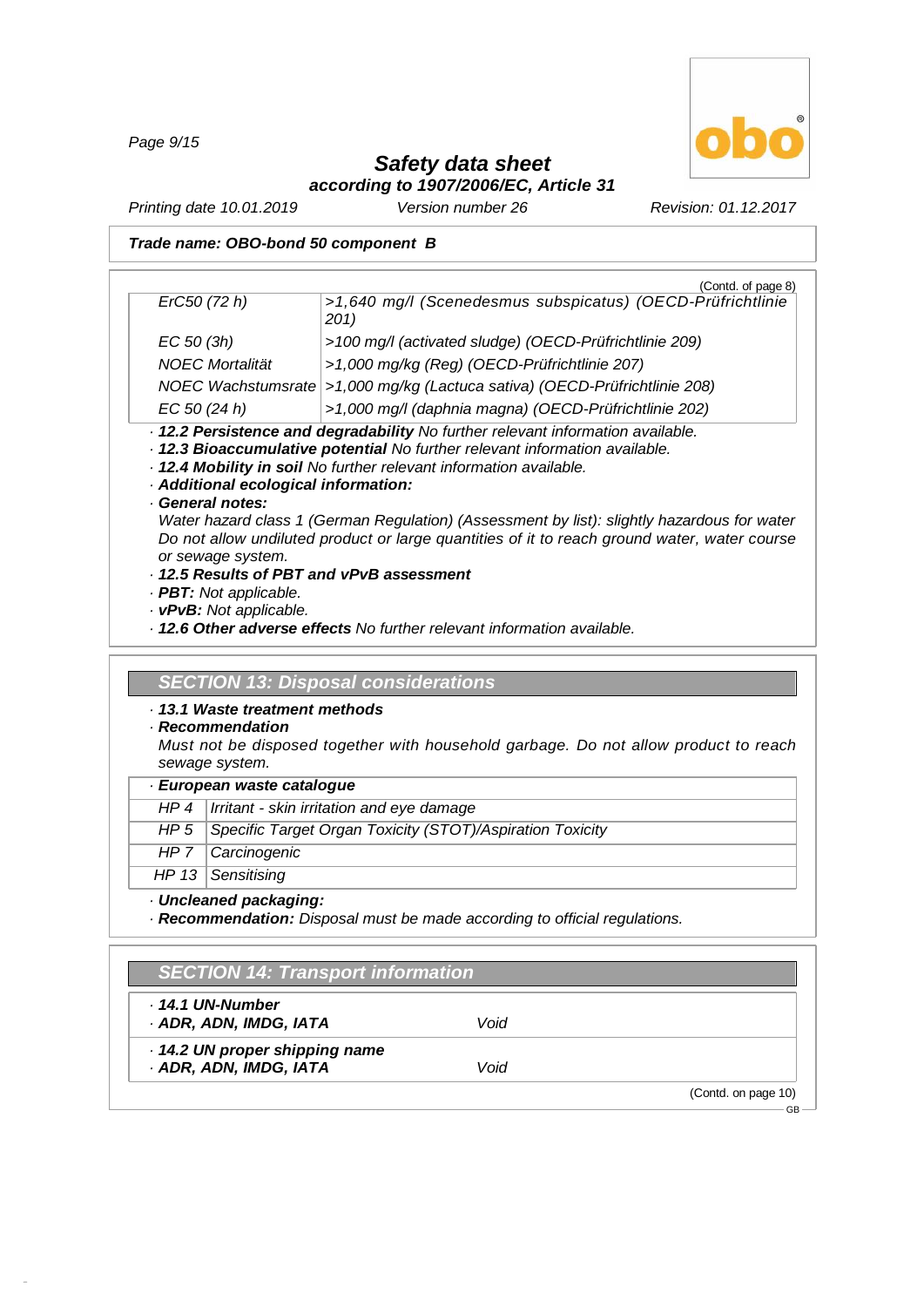*Page 10/15*



### *Safety data sheet according to 1907/2006/EC, Article 31*

*Printing date 10.01.2019 Version number 26 Revision: 01.12.2017*

#### *Trade name: OBO-bond 50 component B*

|                                           | (Contd. of page 9)                 |
|-------------------------------------------|------------------------------------|
| 14.3 Transport hazard class(es)           |                                    |
| · ADR, ADN, IMDG, IATA                    |                                    |
| · Class                                   | Void                               |
| · 14.4 Packing group                      |                                    |
| · ADR, IMDG, IATA                         | Void                               |
| . 14.5 Environmental hazards:             |                                    |
| · Marine pollutant:                       | Nο                                 |
| 14.6 Special precautions for user         | Not applicable.                    |
| 14.7 Transport in bulk according to Annex |                                    |
| Il of Marpol and the IBC Code             | Not applicable.                    |
| · Transport/Additional information:       |                                    |
| · IATA                                    |                                    |
| · Remarks:                                | No dangerous good according to ADR |
| · UN "Model Regulation":                  | Void                               |
|                                           |                                    |

### *SECTION 15: Regulatory information*

*· 15.1 Safety, health and environmental regulations/legislation specific for the substance or mixture*

*· REGULATION (EC) No 1907/2006 ANNEX XVII Conditions of restriction: 3*

*· National regulations:*

*· VOC (EC) 0.00 %*

*Class Share in % I 100.0*

*· Waterhazard class: Water hazard class 1 (Assessment by list): slightly hazardous for water.*

*· Other regulations, limitations and prohibitive regulations*

### *· Substances of very high concern (SVHC) according to REACH, Article 57*

*Substance is not listed.*

48.0.6

*· 15.2 Chemical safety assessment: A Chemical Safety Assessment has been carried out.*

### *SECTION 16: Other information*

*This information is based on our present knowledge. However, this shall not constitute a guarantee for any specific product features and shall not establish a legally valid contractual relationship.*

*· Department issuing SDS: Product Safety*

*· Abbreviations and acronyms: Acute Tox. 4: Acute toxicity –Category 4 Skin Irrit. 2: Skin corrosion/irritation –Category 2 Eye Irrit. 2: Serious eye damage/eye irritation –Category 2 Resp. Sens. 1: Respiratory sensitisation –Category 1 Skin Sens. 1: Skin sensitisation –Category 1*

(Contd. on page 11)

GB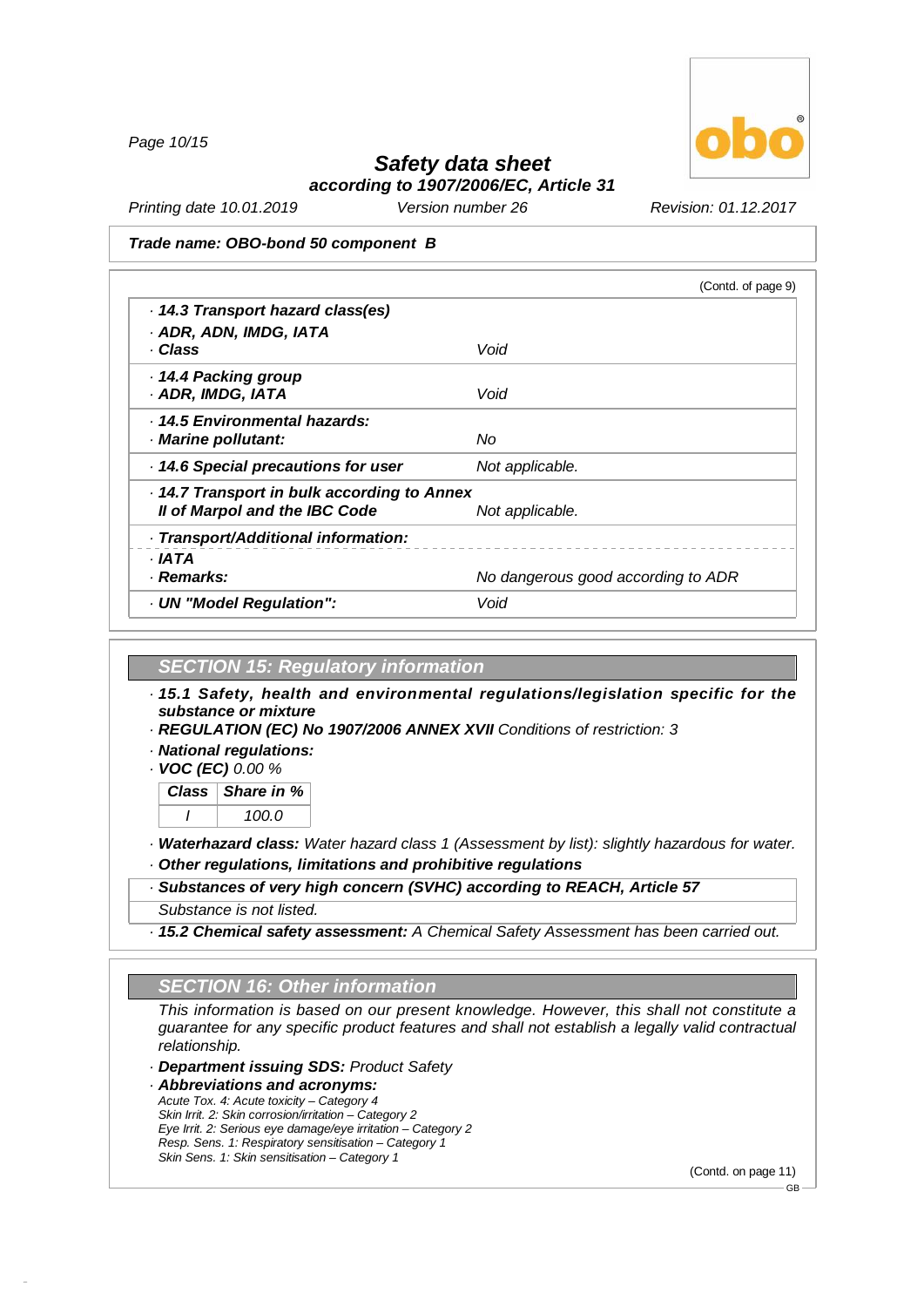*Page 11/15*

48.0.6

## *Safety data sheet*

*according to 1907/2006/EC, Article 31*

*Printing date 10.01.2019 Version number 26 Revision: 01.12.2017*

(Contd. of page 10)

### *Trade name: OBO-bond 50 component B*

*Carc. 2: Carcinogenicity –Category 2*

*STOT SE 3: Specific target organ toxicity (single exposure) –Category 3 STOT RE 2: Specific target organ toxicity (repeated exposure) –Category 2*

*Annex: Exposure scenario*

*· Short title of the exposure scenario · Sector of Use SU22 Professional uses: Public domain (administration, education, entertainment, services, craftsmen) · Product category PC32 Polymer preparations and compounds · Process category PROC2 Chemical production or refinery in closed continuous process with occasional controlled exposure or processes with equivalent containment conditions PROC3 Manufacture or formulation in the chemical industry in closed batch processes with occasional controlled exposure or processes with equivalent containment condition PROC4 Chemical production where opportunity for exposure arises PROC5 Mixing or blending in batch processes PROC8a Transfer of substance or mixture (charging and discharging) at non-dedicated facilities PROC8b Transfer of substance or mixture (charging and discharging) at dedicated facilities PROC10 Roller application or brushing PROC13 Treatment of articles by dipping and pouring PROC14 Tabletting, compression, extrusion, pelletisation, granulation · Environmental release category ERC8c Widespread use leading to inclusion into/onto article (indoor) ERC8f Widespread use leading to inclusion into/onto article (outdoor) · Notes The product is not intended for private use. · Description of the activities / processes covered in the Exposure Scenario See section 1 of the annex to the Safety Data Sheet. · Conditions of use Usage only according to applications stated in the technical data sheets. · Duration and frequency 5 workdays/week. · Worker 4 hrs (half working shift). · Physical parameters · Physical state Fluid · Concentration of the substance in the mixture Raw material. · Used amount per time or activity Smaller than 100 g per application. · Other operational conditions Observe the general safety regulations when handling chemicals. · Other operational conditions affecting environmental exposure No special measures required. · Other operational conditions affecting worker exposure Indoor application. Outdoor application. Avoid contact with eyes. Avoid contact with the skin. Avoid long-term or repeated skin contact. Do not breathe gas/vapour/aerosol.* (Contd. on page 12) GB

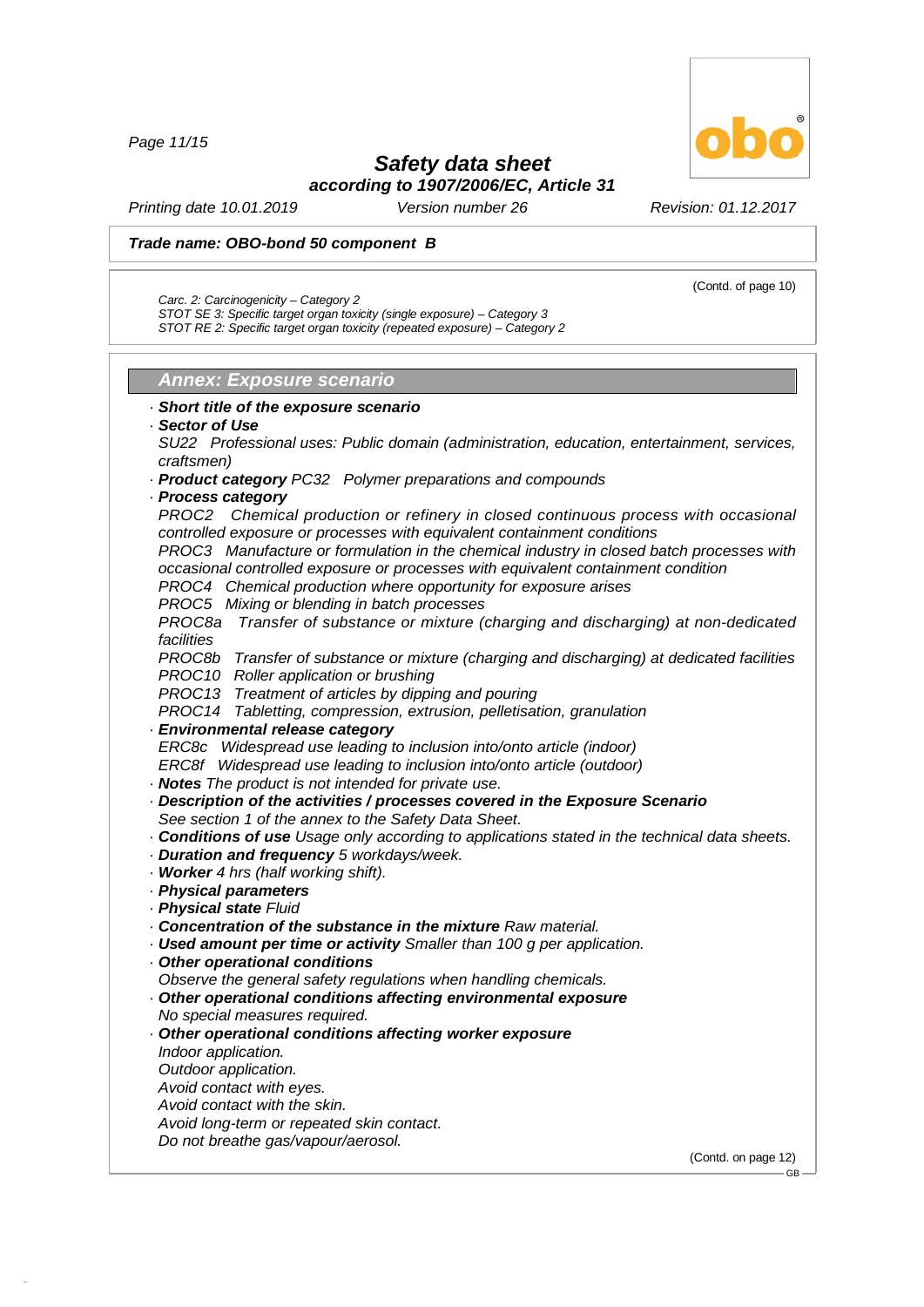*Page 12/15*

48.0.6



## *Safety data sheet*

*according to 1907/2006/EC, Article 31*

*Printing date 10.01.2019 Version number 26 Revision: 01.12.2017*

|                                                                                                                                                                | (Contd. of page 11) |
|----------------------------------------------------------------------------------------------------------------------------------------------------------------|---------------------|
| Other operational conditions affecting consumer exposure                                                                                                       |                     |
| Keep out of the reach of children.                                                                                                                             |                     |
| Other operational conditions affecting consumer exposure during the use of the                                                                                 |                     |
| product                                                                                                                                                        |                     |
| Not applicable.                                                                                                                                                |                     |
| · Risk management measures                                                                                                                                     |                     |
| · Worker protection                                                                                                                                            |                     |
| These measures are for all contributing scenarios at product temperatures BELOW 40 $^{\circ}$ C for<br>pure MDI or BELOW 45 °C for other MDI based substances. |                     |
| Organisational protective measures                                                                                                                             |                     |
| Persons, who tend to skin diseases or other hypersensitivity reactions of the skin, should not                                                                 |                     |
| handle the product.                                                                                                                                            |                     |
| Provide Internal Plant Instruction.                                                                                                                            |                     |
| · Technical protective measures                                                                                                                                |                     |
| A good general ventilation should be secured (not less than 3 to 5 air changes per hour).                                                                      |                     |
| In case of emission a exhaust device should be used.                                                                                                           |                     |
| Ensure that suitable extractors are available on processing machines                                                                                           |                     |
| · Personal protective measures                                                                                                                                 |                     |
| Do not inhale gases / fumes / aerosols.                                                                                                                        |                     |
| Avoid contact with the skin.                                                                                                                                   |                     |
| Avoid contact with the eyes.                                                                                                                                   |                     |
| Tightly sealed goggles                                                                                                                                         |                     |
| In case of exceeding the limit value.                                                                                                                          |                     |
| Filter A2/P2                                                                                                                                                   |                     |
| In case of brief exposure or low pollution use respiratory filter device. In case of intensive or                                                              |                     |
| longer exposure use self-contained respiratory protective device.                                                                                              |                     |
| In case of insufficient ventilation/exhaust device at the working place a respiratory protective                                                               |                     |
| device with filter A /P2 should be use.                                                                                                                        |                     |
| Protective gloves                                                                                                                                              |                     |
| For the permanent contact gloves made of Nitrilkautschuk with a layer thickness of at least                                                                    |                     |
| 0.40 mm are suitable. The penetration time of this glove material is 480 minutes.                                                                              |                     |
| The glove material has to be according the requirement of EU-guideline 89/686/EWG and                                                                          |                     |
| the resulting norm EN374, for example KCL Camatril Velour, 0730. The above mentioned                                                                           |                     |
| penetration times are based on laboratory measurements of KCL according to EN 374.                                                                             |                     |
| This recommendation is only valid for the product, which is delivered from us and only for                                                                     |                     |
| the intended mentioned application. Regarding dissolution or mixing with other substances                                                                      |                     |
| please contact suppliers of CE-approved gloves. (For example KCL GmbH, D-36124                                                                                 |                     |
| Eichenzell, internet: www.kcl.de)                                                                                                                              |                     |
|                                                                                                                                                                |                     |
| OBO gives this recommendation in good faith, without liability for any claims arising from the                                                                 |                     |
| recommendation or the use of the suggested protection gloves.                                                                                                  |                     |
| · Measures for consumer protection Ensure adequate labelling.                                                                                                  |                     |
| <b>Environmental protection measures</b>                                                                                                                       |                     |
| · Water                                                                                                                                                        |                     |
| Do not allow to reach sewage system. Dispose of this product and its container at hazardous                                                                    |                     |
| or special waste collection point.                                                                                                                             |                     |
| . Disposal measures Ensure that waste is collected and contained.                                                                                              |                     |
|                                                                                                                                                                | (Contd. on page 13) |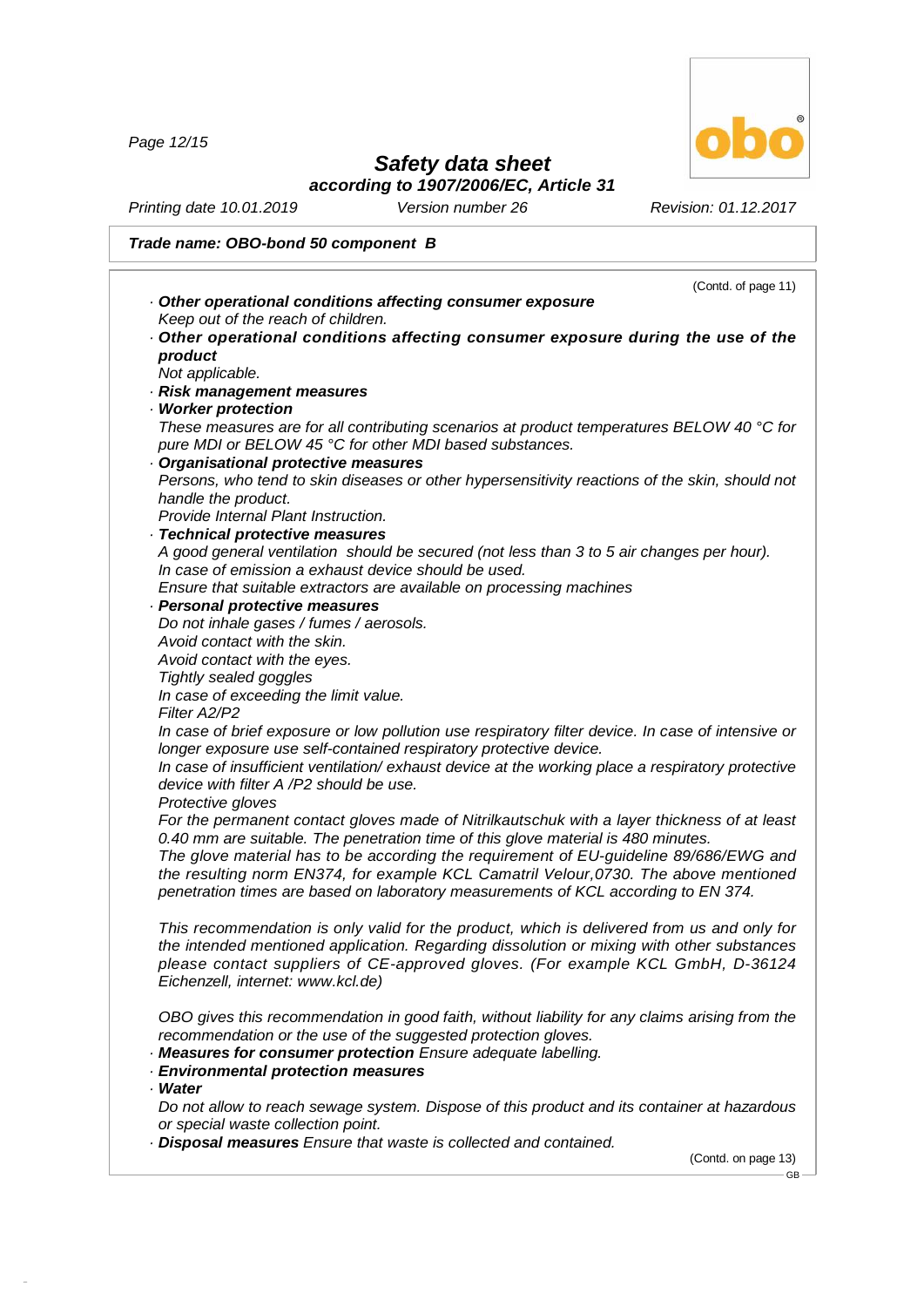*Page 13/15*

48.0.6



### *Safety data sheet according to 1907/2006/EC, Article 31*

*Printing date 10.01.2019 Version number 26 Revision: 01.12.2017*

### *Trade name: OBO-bond 50 component B*

|                                                                                                                  | (Contd. of page 12) |
|------------------------------------------------------------------------------------------------------------------|---------------------|
| · Disposal procedures                                                                                            |                     |
| Must not be disposed together with household garbage. Do not allow product to reach                              |                     |
| sewage system.                                                                                                   |                     |
| · Waste type Partially emptied and uncleaned packaging                                                           |                     |
| · Exposure estimation                                                                                            |                     |
| · Worker (inhalation)                                                                                            |                     |
| Contributory scenario: PROC2                                                                                     |                     |
| Method of evaluation: Measured value                                                                             |                     |
| Specific conditions: LEV: included in measured data                                                              |                     |
| Evaluation type: short-term, inhalative                                                                          |                     |
| exposure grade: 0.026 mg/m <sup>3</sup>                                                                          |                     |
| risk ratio (exposure value/DNEL): 0.260                                                                          |                     |
| Contributory scenario: PROC3                                                                                     |                     |
| Method of evaluation: Measured value                                                                             |                     |
| Specific conditons: LEV: included in measured data.                                                              |                     |
| Type of evaluation: short-term, inhalative                                                                       |                     |
| Grade of exposure: 0.018 mg/m <sup>3</sup>                                                                       |                     |
| Risk ratio (value of exposure/DNEL):0.184                                                                        |                     |
| Contributory scenario: PROC4                                                                                     |                     |
| Method of evaluation: Measured value                                                                             |                     |
| Specific conditions: LEV: included in measured data                                                              |                     |
| Evaluation type: short-term, inhalative                                                                          |                     |
| exposure grade: 0.012 mg/m <sup>3</sup>                                                                          |                     |
| risk ratio (exposure value/DNEL): 0.116                                                                          |                     |
| Contributory scenario: PROC5                                                                                     |                     |
| Method of evaluation: Measured value                                                                             |                     |
| Specific conditions: LEV: included in measured data                                                              |                     |
| Evaluation type: short-term, inhalative                                                                          |                     |
| exposure grade: 0.058 mg/m <sup>3</sup>                                                                          |                     |
| risk ratio (exposure value/DNEL): 0.582                                                                          |                     |
| Contributory scenario: PROC8a                                                                                    |                     |
| Method of evaluation: Measured value                                                                             |                     |
| Specific conditions: LEV: included in measured data                                                              |                     |
| Evaluation type: short-term, inhalative                                                                          |                     |
| exposure grade: 0.058 mg/m <sup>3</sup>                                                                          |                     |
|                                                                                                                  |                     |
| risk ratio (exposure value/DNEL): 0.582                                                                          |                     |
| Contributory scenario: PROC8b                                                                                    |                     |
| Method of evaluation: Measured value                                                                             |                     |
| Specific conditions: LEV: included in measured data                                                              |                     |
| Evaluation type: short-term, inhalative                                                                          |                     |
| exposure grade: 0.058 mg/m <sup>3</sup>                                                                          |                     |
| risk ratio (exposure value/DNEL): 0.582                                                                          |                     |
| Contributory scenario: PROC10                                                                                    |                     |
| Method of evaluation: Measured value                                                                             |                     |
| Specific conditions: LEV: included in measured data                                                              |                     |
| Evaluation type: short-term, inhalative                                                                          |                     |
|                                                                                                                  |                     |
| exposure grade: 0.034 mg/m <sup>3</sup>                                                                          |                     |
|                                                                                                                  |                     |
| risk ratio (exposure value/DNEL): 0.328<br>Contributory scenario: PROC13<br>Method of evaluation: Measured value |                     |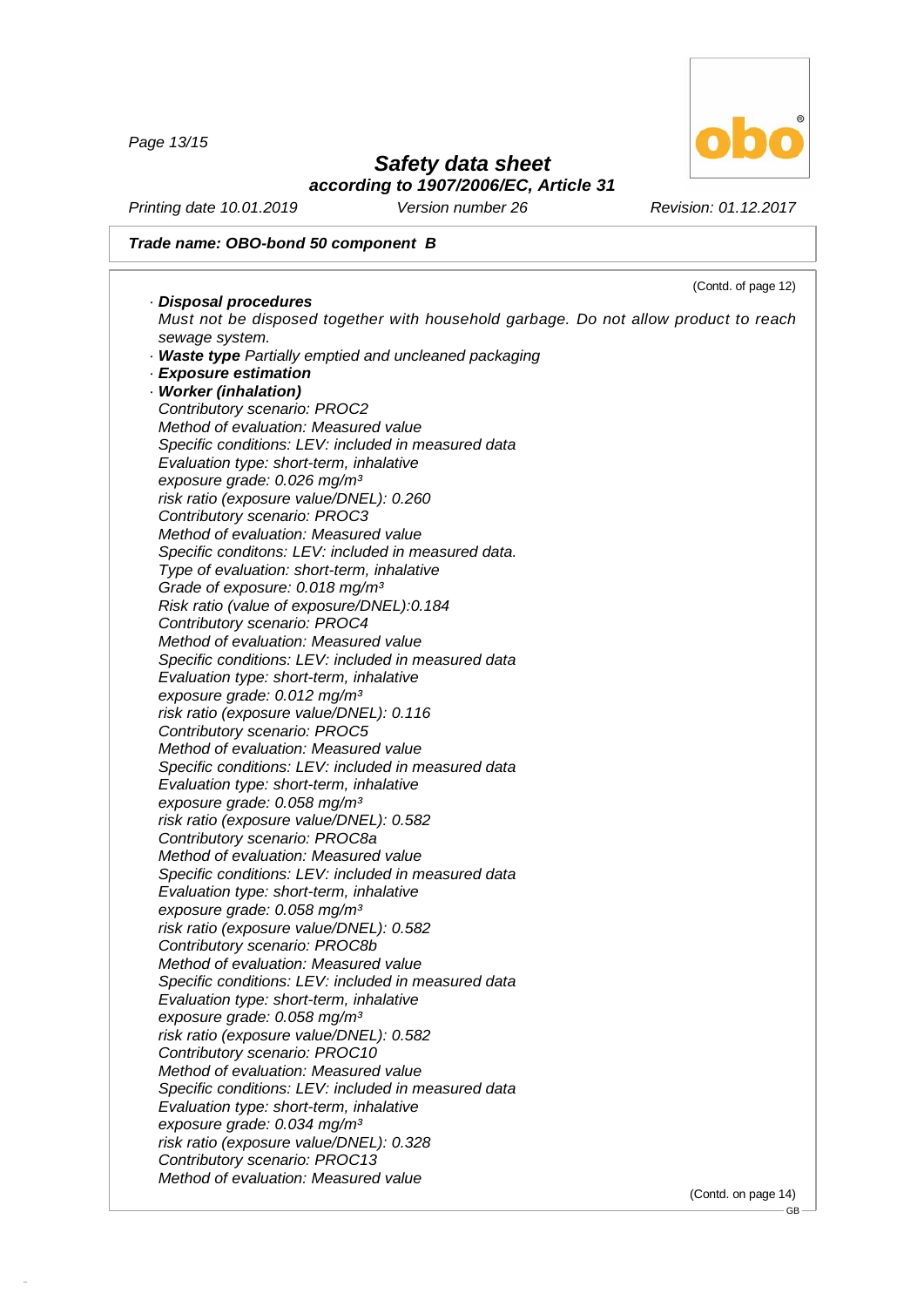*Page 14/15*

48.0.6

### *Safety data sheet according to 1907/2006/EC, Article 31*

*Printing date 10.01.2019 Version number 26 Revision: 01.12.2017*

*Trade name: OBO-bond 50 component B*

*Type of evaluation: long-term, inhalative*

(Contd. of page 13) *Specific conditions: LEV: included in measured data Evaluation type: short-term, inhalative exposure grade: 0.034 mg/m³ risk ratio (exposure value/DNEL): 0.344 Contributory scenario: PROC14 Method of evaluation: Measured value Specific conditions: LEV: included in measured data Evaluation type: short-term, inhalative exposure grade: 0.012 mg/m³ risk ratio (exposure value/DNEL): 0.116 Contributory scenario: PROC2 Method of evaluation: Measured value Specific conditons: LEV: included in measured data. Type of evaluation: long-term, inhalative Grade of exposure: 0.013 mg/m³ Risk ratio (value of exposure/DNEL):0.260. Contributory scenario: PROC3 Method of evaluation: Measured value Specific conditons: LEV: included in measured data. Type of evaluation: long-term, inhalative Grade of exposure: 0.009 mg/m³ Risk ratio (value of exposure/DNEL):0.038. Contributory scenario: PROC4 Method of evaluation: Measured value Specific conditons: LEV: included in measured data. Type of evaluation: long-term, inhalative Grade of exposure: 0.006 mg/m³ Risk ratio (value of exposure/DNEL):0.116. Contributory scenario: PROC5 Method of evaluation: Measured value Specific conditons: LEV: included in measured data. Type of evaluation: long-term, inhalative Grade of exposure: 0.029 mg/m³ Risk ratio (value of exposure/DNEL):0.582. Contributory scenario: PROC8a Method of evaluation: Measured value Specific conditons: LEV: included in measured data. Type of evaluation: long-term, inhalative Grade of exposure: 0.029 mg/m³ Risk ratio (value of exposure/DNEL):0.582. Contributory scenario: PROC8b Method of evaluation: Measured value Specific conditons: LEV: included in measured data. Type of evaluation: long-term, inhalative Grade of exposure: 0.029 mg/m³ Risk ratio (value of exposure/DNEL):0.582. Contributory scenario: PROC10 Method of evaluation: Measured value Specific conditons: LEV: included in measured data.*

(Contd. on page 15)



GB